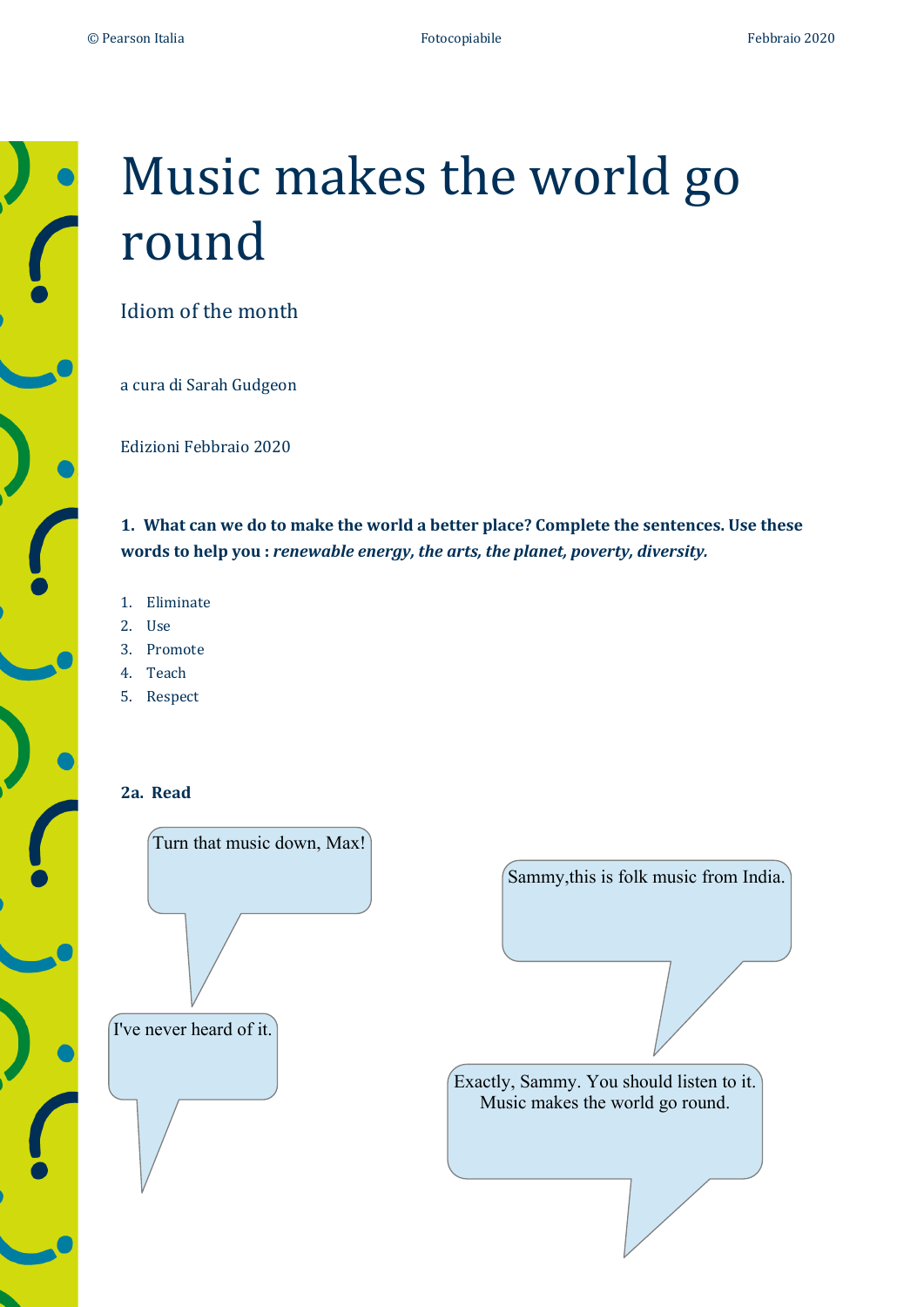## **2b. Complete**

I love going to music festivals and singing and dancing with people of different ages and from different places; it's true,

*Without the joy and connection to other people and cultures that music brings to our lives, the world would be a poorer place. 'Music makes the world go round' means that without music, we would lose a vital part of our everyday lives: our ability to relate to others.* 

**3.** Write 3 more reasons why 'music makes the world go round'. a. we learn about other cultures through music b. c.

d.

**4.** What other things do you think make the world go round? **Brainstorm ideas with a partner.** 

**5.** Imagine that you are organizing a music festival. What events would you include to promote the message that 'music makes the world go round'. Work with a partner. Use this idea to get you started:

*Invite bands from different countries.* 

#### **6. Present your ideas to the rest of the class.**

We would ....